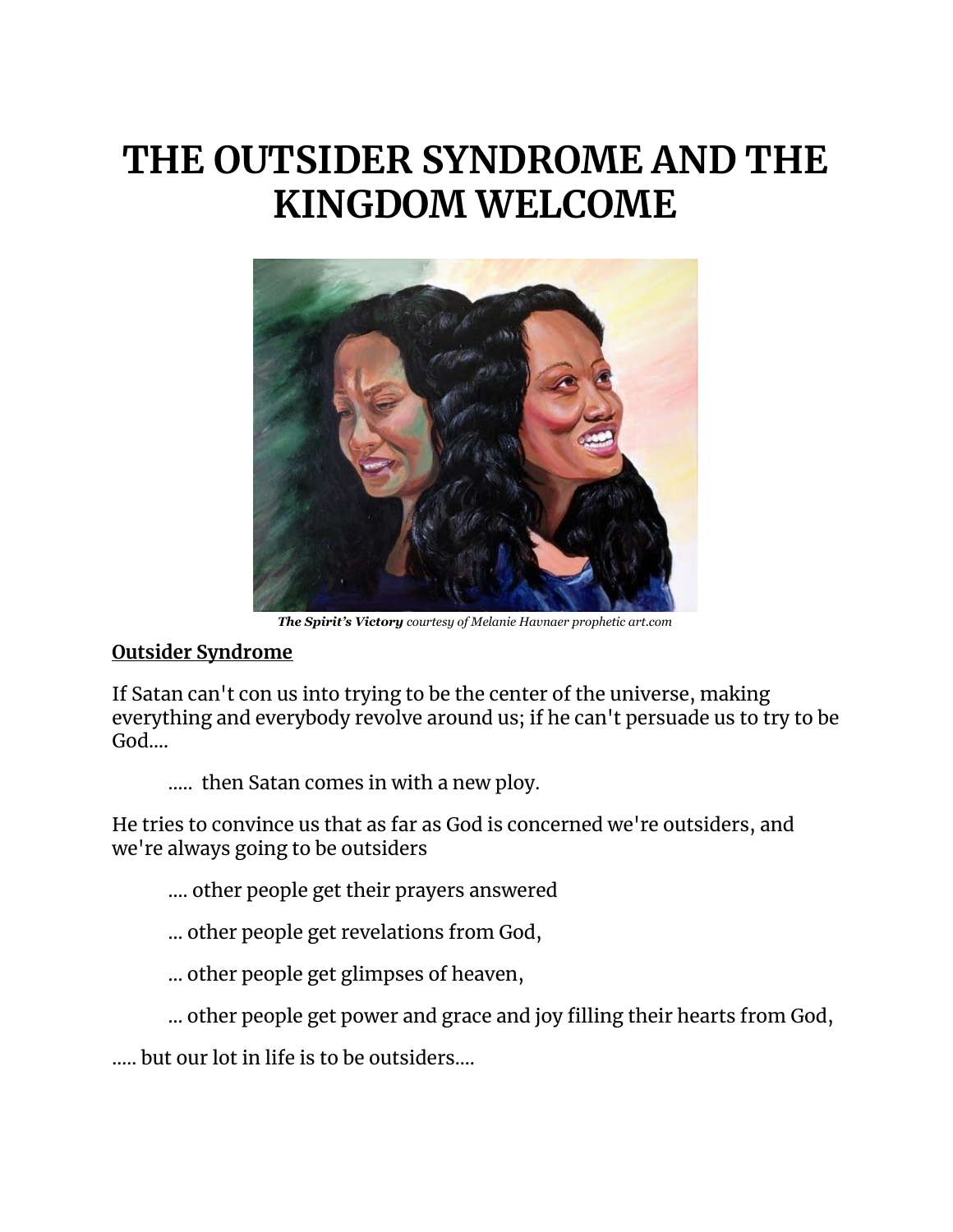"Yes, there was a time when I experienced some of those things too, but it didn't last. Now it seems that my lot in life is to stand in the cold and the dark on the outside and look through the window while other people sit at the Father's table and are warmed by his cozy fire and blest by his joy."

This outsider syndrome is preventing many of us from becoming truly connected with what God is doing on the earth.

We pray, "Thy kingdom come, thy will be done, on earth as it is in heaven..." but when God sends the kingdom and things begin to happen, for some strange reason, we just pull back and become wallflowers. We watch from a distance, because we somehow don't really believe that we could be part of it .....

"I'd like to, but I just can't. People don't realize how it really is with me. They think I fit in, but I really don't. Here I am, standing with my hymnal, singing the hymns and they think I belong here. But I feel like I'm from outer space ... I'm a foreigner… I'd really like to be part of what's going on but I'm not."

"Why do I feel like an outsider? Is it that God has shut his heart against me? Is it that people are looking at me as if I've got leprosy? Or, is it something inside me?"

Truly, the problem is not in God, and not in other people.

The cause of the problem, the source of this feeling that I have, is in me.

I'm sick. I've got this outsider syndrome and I have to be cured.

Before we can go out and boldly proclaim the gospel and tell people that Jesus died on that cross and rose from the grave and opened the doorway back into Paradise, and be able to say that with any kind of power, before we can go out into the streets and lanes of the city and its suburbs and compel people into the banquet table of the King and welcome them,

… We have to know beyond a shadow of a doubt that our days as outsiders are at an end.

… We have to know the welcome of the kingdom in our own hearts.

*And Jesus said, "There was a man who had two sons; and the younger of them said to his father, 'Father, give me the share of property that falls to me.' And he divided his living between them. Not many days later, the younger son*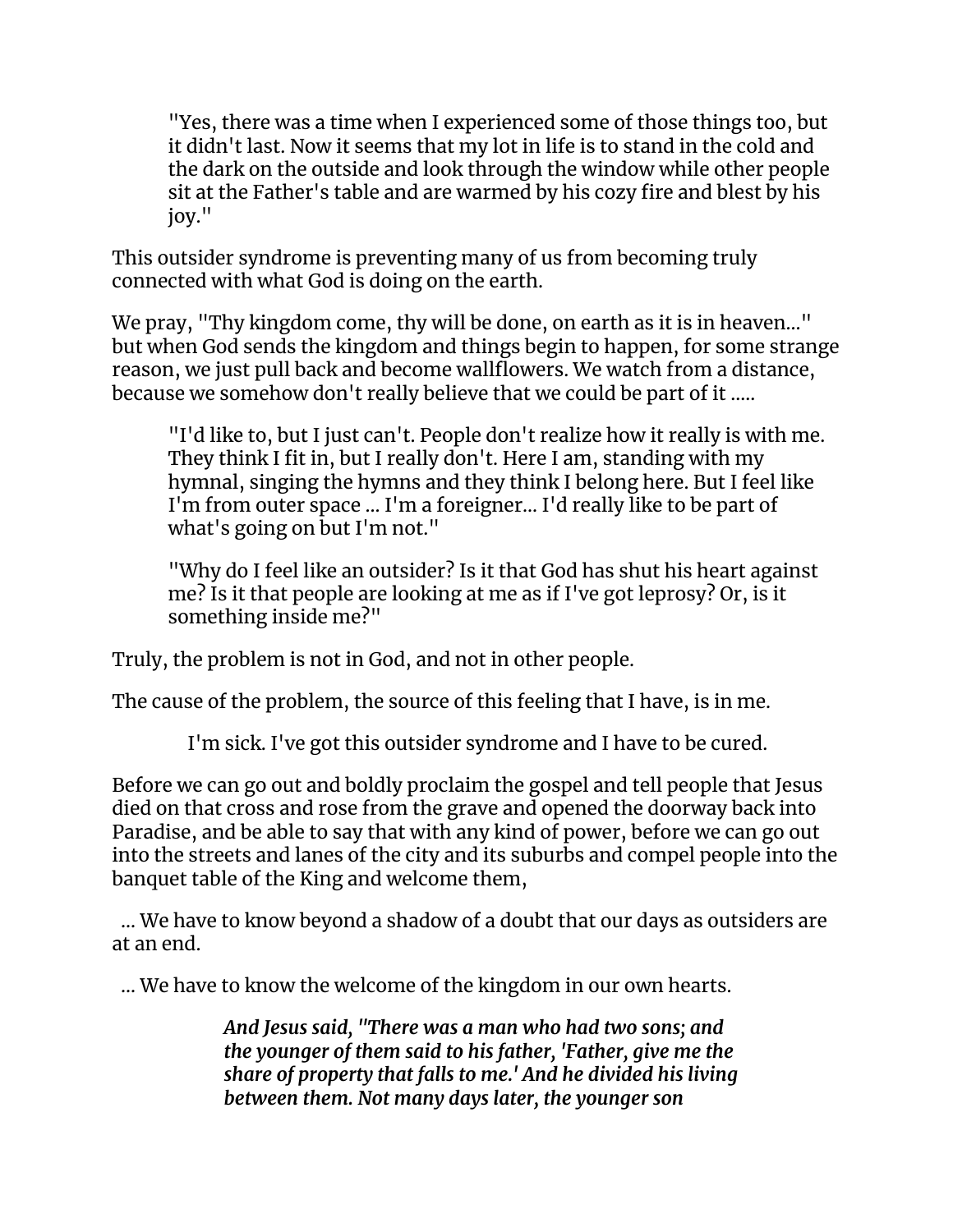*gathered all he had and took his journey into a far country, and there he squandered his property in loose living. And when he had spent everything, a great famine arose in that country, and he began to be in want. So he went and joined himself to one of the citizens of that country, who sent him into his fields to feed swine. And he would gladly have fed on the pods that the swine ate; and no one gave him anything. But when he came to himself he said, 'How many of my father's hired servants have bread enough and to spare, but I perish here with hunger! I will arise and go to my father, and I will say to him, "Father, I have sinned against heaven and before you; I am no longer worthy to be called your son; treat me as one of your hired servants."' And he arose and came to his father. But while he was yet at a distance, his father saw him and had compassion, and ran and embraced him and kissed him. And the son said to him, 'Father, I have sinned against heaven and before you; I am no longer worthy to be called your son.' But the father said to his servants, 'Bring quickly the best robe, and put it on him; and put a ring on his hand, and shoes on his feet; and bring the fatted calf and kill it, and let us eat and make merry; for this my son was dead, and is alive again; he was lost, and is found.'" Luke 15:11-24*

How did this younger son become an outsider? Was it something the father did? Was it something the other brother did? Or, was it himself? Did the father walk into his bedroom one morning and say, "I've had enough of you! You're lazy! You're immoral! You're no good! .... get out of the house!" No. The son decided to go.

### *"Give me my share of the inheritance. Let me have what I have coming to me."*

The son decides he wants to live his own life, run his own show, be his own god. And so the father lets him have everything he asks for.... and out he goes. And as long as this younger son is able to convince himself that he's his own god, things are okay. He doesn't feel like an outsider, he's at the center of the universe ... everything's fine ... until his money runs out. When his money runs out he starts losing his friends too. With his money gone and his friends gone he begins at last to think once more about the father's house. But he thinks of the father's house as something really beyond his reach.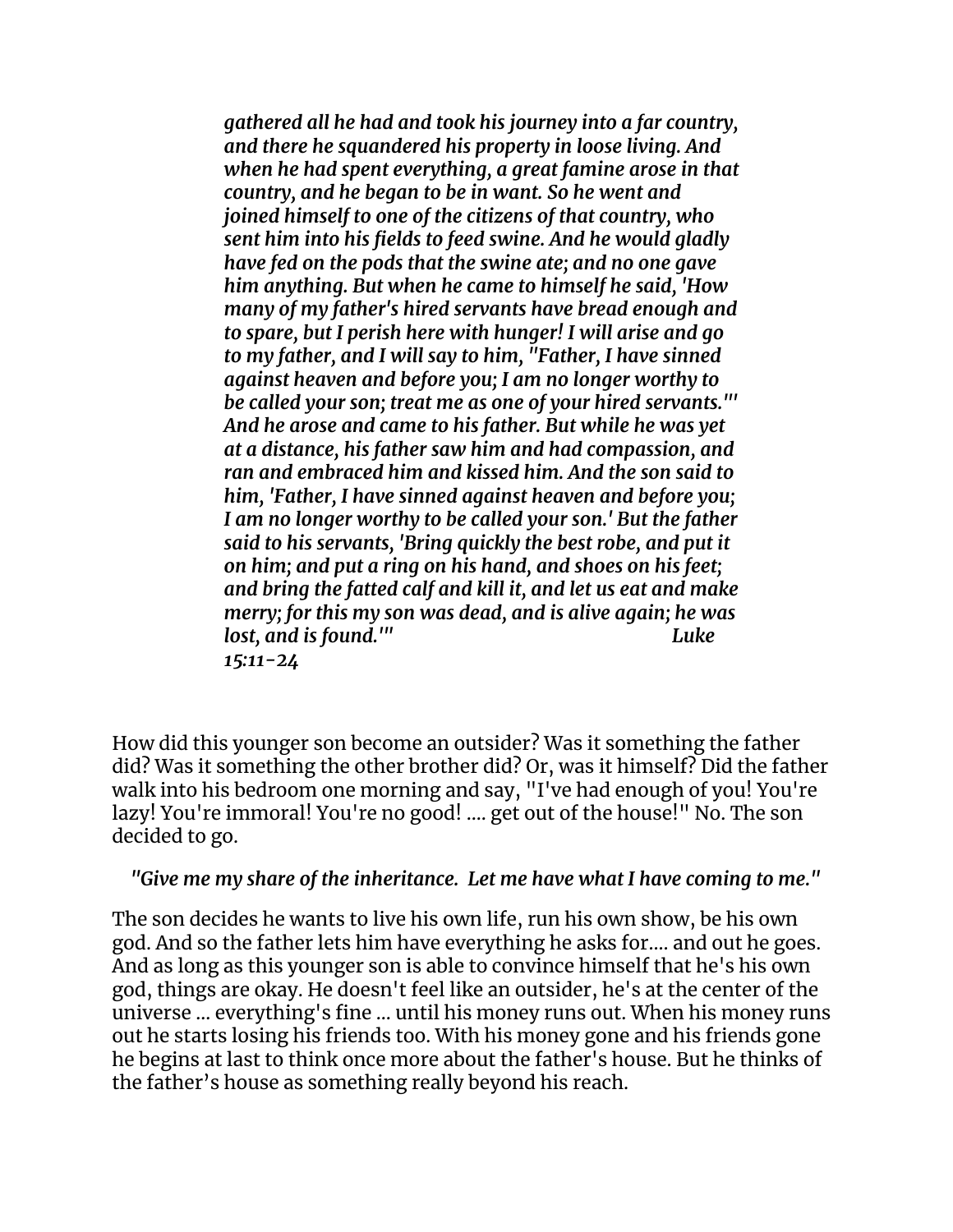"I can't go back there. I've messed up too much. I've sinned too much. He's not going to welcome me back. I've sinned against heaven and before my father. I'm not even worthy to be called his son… I'm an outsider."



*The Prodigal Son John MacallanSwan 1888 (public domain)*

The younger brother remembers how things used to be. He used to have enough to eat. Suddenly it dawns on him that even the lowliest hired servant back home has a lot more than he does. And so he decides to go back, but as a hired servant.

"I'll hire myself to my father, and I'll still have more than I do now."

Notice he does not say, "I'm his son, I'm going to claim my rights. I know I spent the money, but I'm still his son." .... None of that. He goes back as an outsider, satisfied simply to be a hired hand. But he swallows his pride and he swallows his shame and returns as an outsider. Now comes the surprise of his life...

> *"... While he was yet at a distance, his father saw him and had compassion, and ran and embraced him and kissed him. And the son said to him, 'Father, I have sinned against heaven and before you; I am no longer worthy to be called your son. 'But the father said to his servants, 'Bring quickly the best robe, and put it on him; and put a ring on his hand, and shoes on his feet; and bring the fatted calf and kill it, and let us eat and make merry; for this my son was dead, and is alive again; he was lost, and is found."'*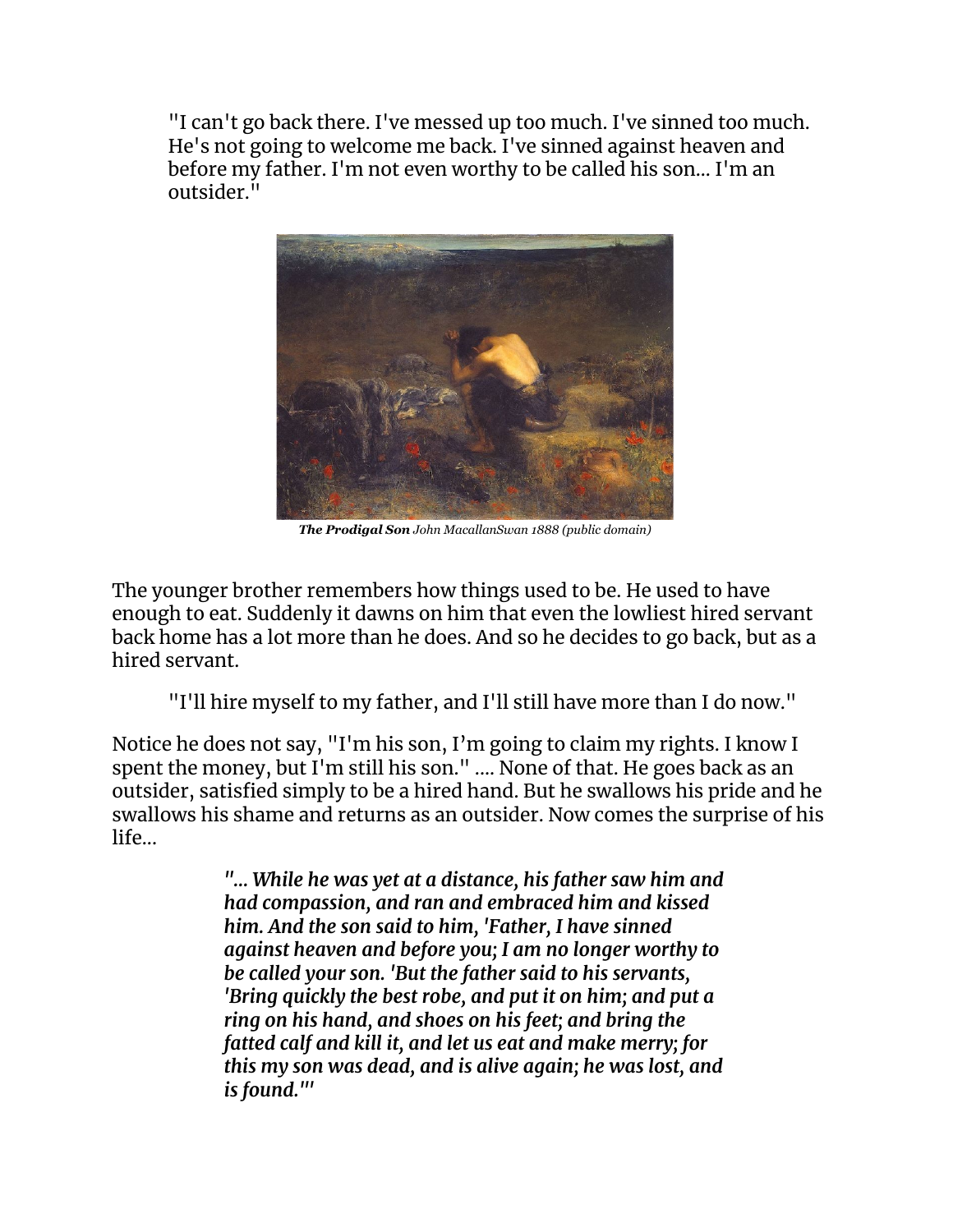.... this is my son! .... this is my son! .... and he's come home!



*The Return of the Prodigal Son Rembrandt (public domain)*

The father treats him like a son right away.

He welcomes him as his son, restores him as his son, honors him as his son.

And that's exactly what the Father wants to do with each of us.

The lesson from this younger son is:

Don't let your feeling of being an outsider keep you from coming back to the Father. Never mind how much like an outsider you feel, come anyway ... just come.

Many of us feel so unworthy, so unclean and so "out of it" that we don't even have the heart to draw near.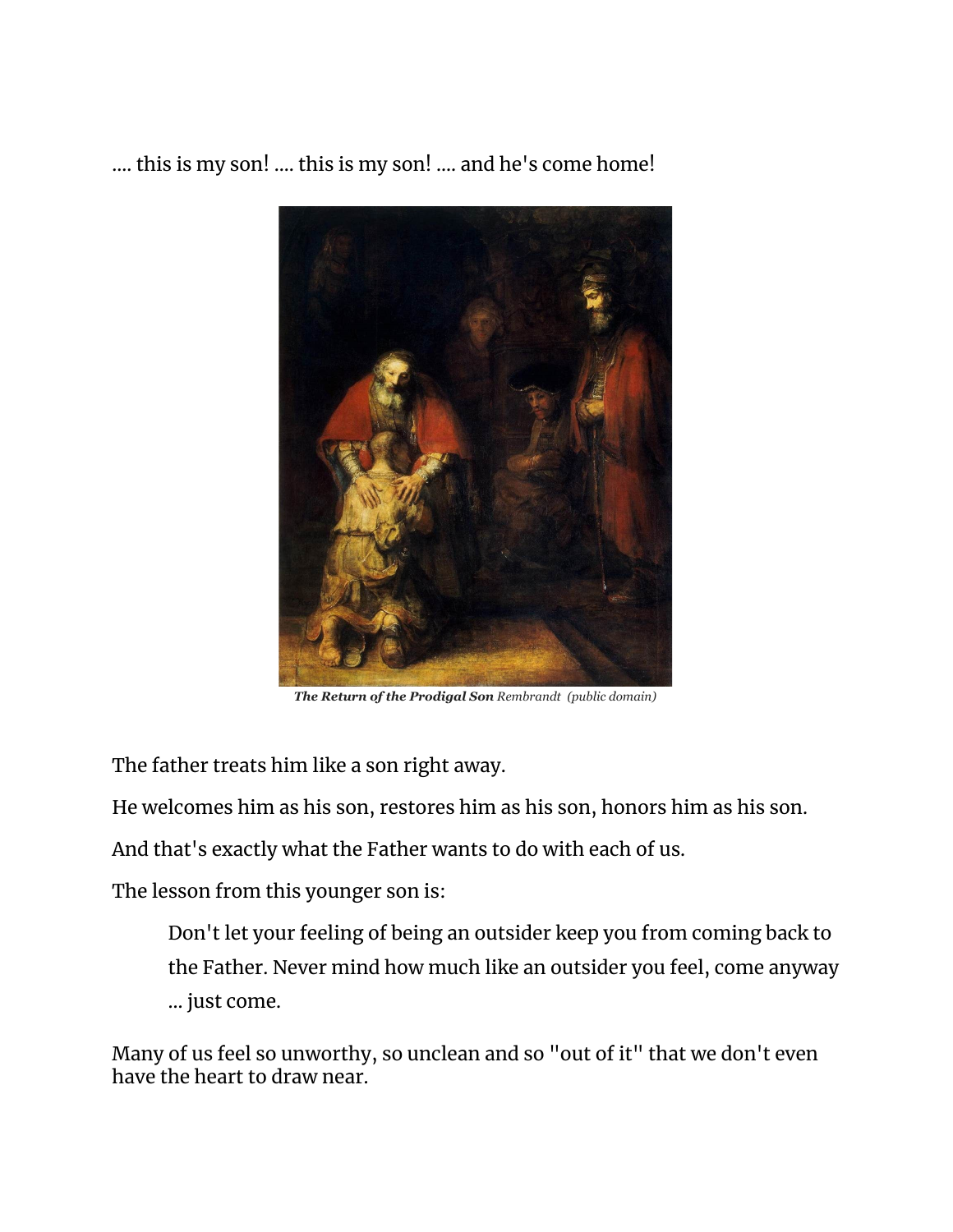But the message in this is:

Come anyway.... come and offer to be a hired servant.

Come confessing that you feel outside, unworthy, unclean, worthless and useless....

**but come .... just come.**

*"Father, I have sinned against heaven and before you; I am no longer worthy to be called your son; treat me as one of your hired servants.... just take me on, let me be your hired servant."*

And what does the Father say? He turns to the angels and he says,

"Look who came home! My daughter! My son! Go get the best robe, the robe that was woven by the blood of my Son, Jesus. Get the ring, that gold that was fired in the furnace of his suffering. Go bring those shoes that he wore, they'll fit!"

And then he looks us in the eye and says,

"You're not an outsider, you're my daughter, you're my son ... you are my child!

And your sins are paid for by the blood of my Only Begotten ...

…. you're forgiven!

.... you're healed!

Bring on the music! Let's celebrate!"

*"Now his elder son was in the field; and as he came and drew near to the house, he heard music and dancing. And he called one of the servants and asked what this meant. And he said to him, 'Your brother has come, and your father has killed the fatted calf, because he has received him safe and sound.' But he was angry and refused to go in. His father came out and entreated him, but he answered his father, 'Lo, these many years I have served you, and I never disobeyed your command; yet you never gave me a kid, that I might make merry with my friends. But when this son of yours came, who has devoured your*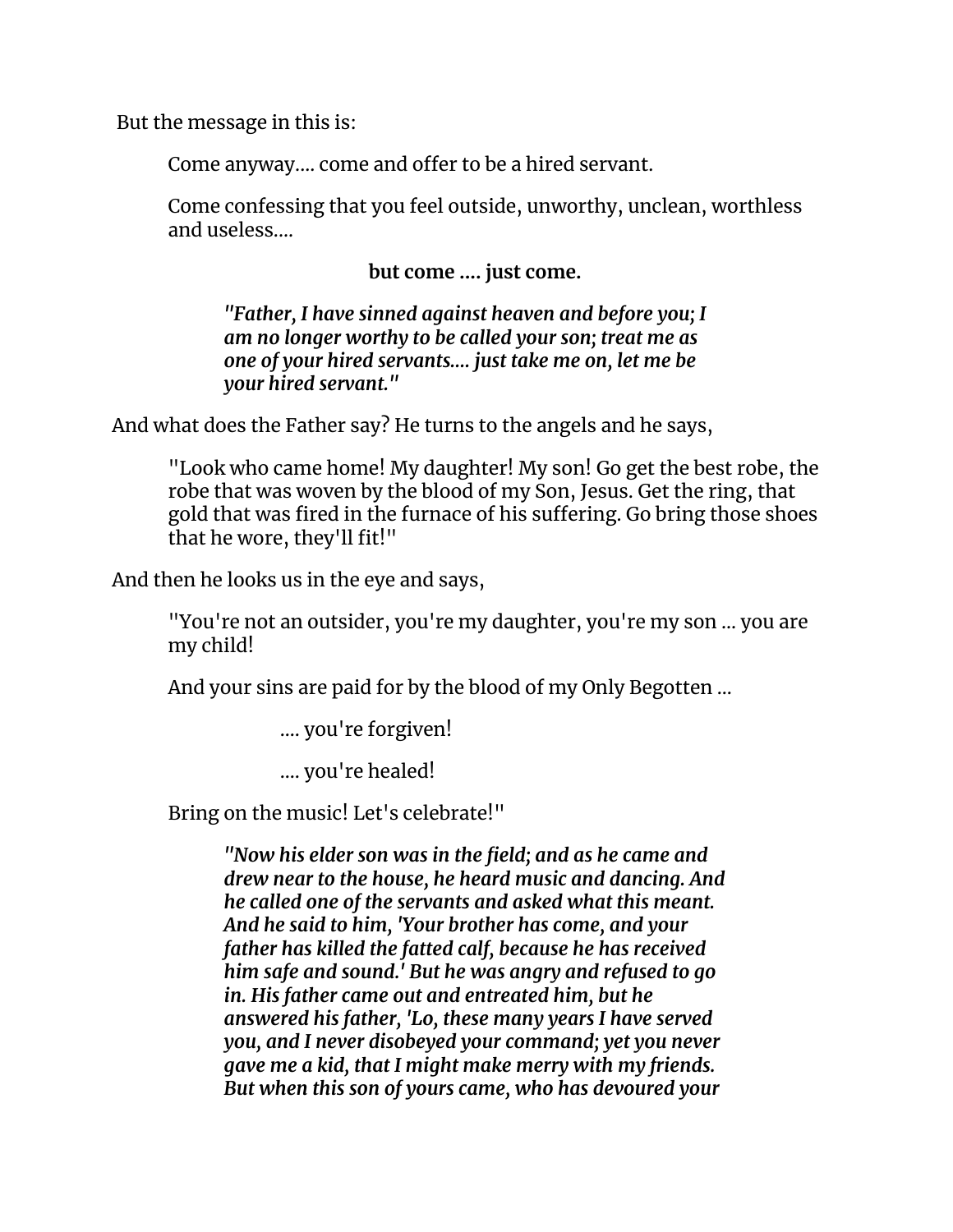*living with harlots, you killed for him the fatted calf!' And he said to him, 'Son, you are always with me, and all that is mine is yours. It was fitting to make merry and be glad, for this your brother was dead, and is alive; he was lost, and is found.'"*

*Luke 15:25-32*

Here's a son who never left the father's home. Everything the father had was his. Still he felt like an outsider. He was convinced in his heart that his father didn't really love him.

> *"All these years I've served you, I never disobeyed your commands; yet you never gave me a kid, that I might make merry with my friends. But when this son of yours comes, (not "my brother"; "your son"), who devoured your living with harlots, you killed for him the fatted calf."*

The father says to him,

"Son, you are always with me, and all that is mine is yours. You could have taken that fatted calf any time you wanted to. You need money ... your name is on the checkbook, write yourself a check .... it's all yours."

It was all his.

All the time it was his.

He belonged to this man... he belonged to the father.

And all the father's possessions belonged to this son, yet he felt like an outsider. Why?

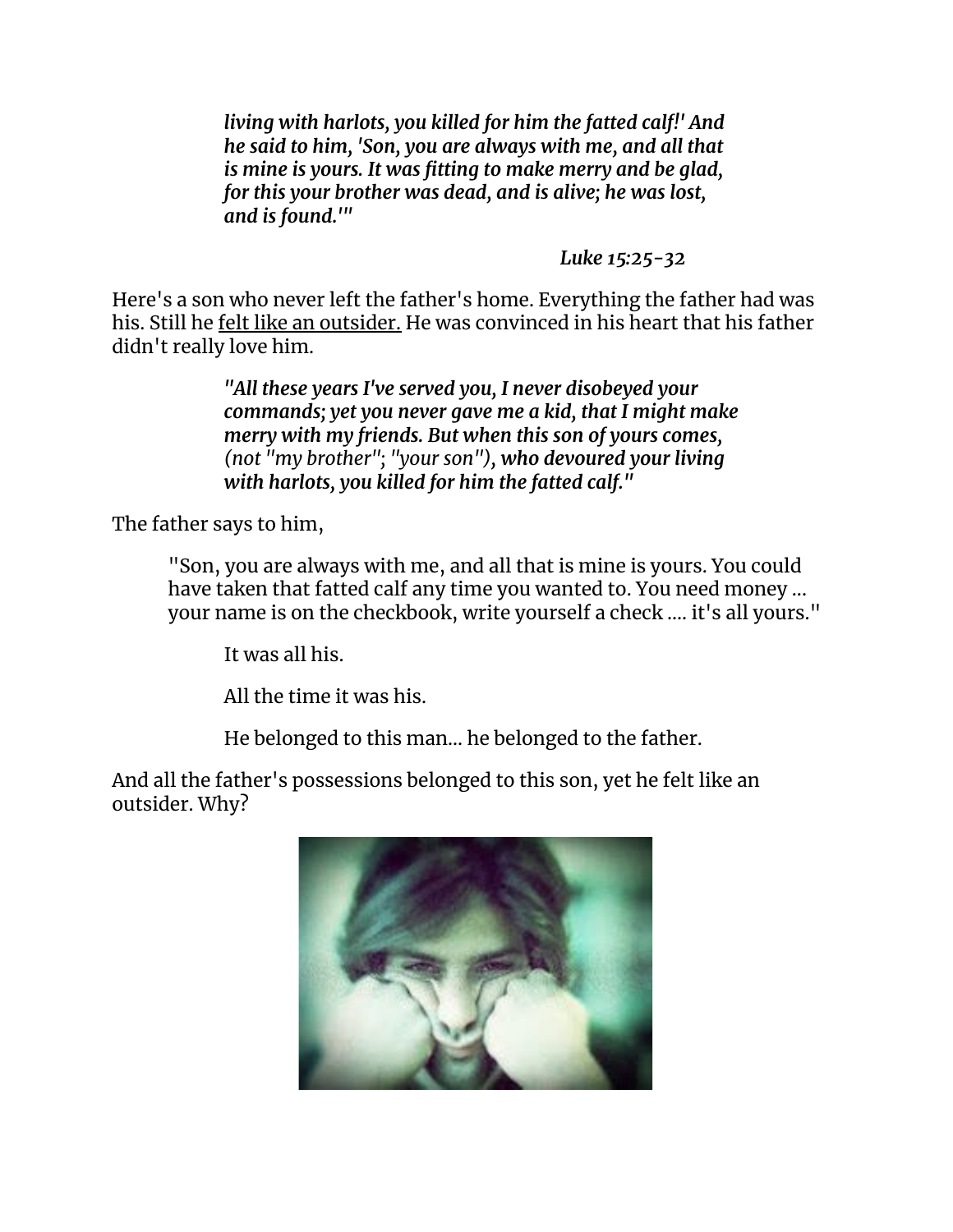# **The Kingdom Welcome**

In order to live in the kingdom and to know that we're in the kingdom and to rejoice that we're in the kingdom, we have to carry in our hearts the kingdom welcome.

If this man had had a welcome in his heart for his brother, the father's love for him would have burned in his heart. But all the time the brother was gone, he didn't care. There was no welcome in his heart for his brother. The love of the father for this son, died not in the father's heart, but in his son's heart.... he was the one who was blocking it.

Those of us who have been in the Father's house for years and years and years, and still feel like outsiders, one thing we need to do:

….. we need to get that spirit of welcome in our hearts today.

Immediately they'll be singing and dancing in the Father's house for us.

We have already entered into a season of harvest which, I believe, will be the most abundant that we've ever seen. And we've been called to be part of it.... to go out with a word that is absolutely bold.

A word that will be confirmed by the hand of the Father with signs following...

… signs of mercy,signs of judgment, signs of hope, healings, blessings.

But before we can do this we have to be cured of this outsider sickness.

We have to know the kingdom welcome, and be ruled by that welcome in our attitude toward each other.

Just as Moses was cured of his outsider syndrome-at the burning bush after forty years in the wilderness of Midian as an outsider.... and just as Jonah was cured of his outsider syndrome in the belly of a fish after three days and three nights in a submarine grave, so you and I can be cured of this outsider syndrome, which is not in the Father, and not in the brothers and sisters, it's in us.

We can be cured of this thing today.

Come to the table of the Lord, come as the prodigal confessing our sin and our hardness of heart and our unbelief, our lack of welcome for other people.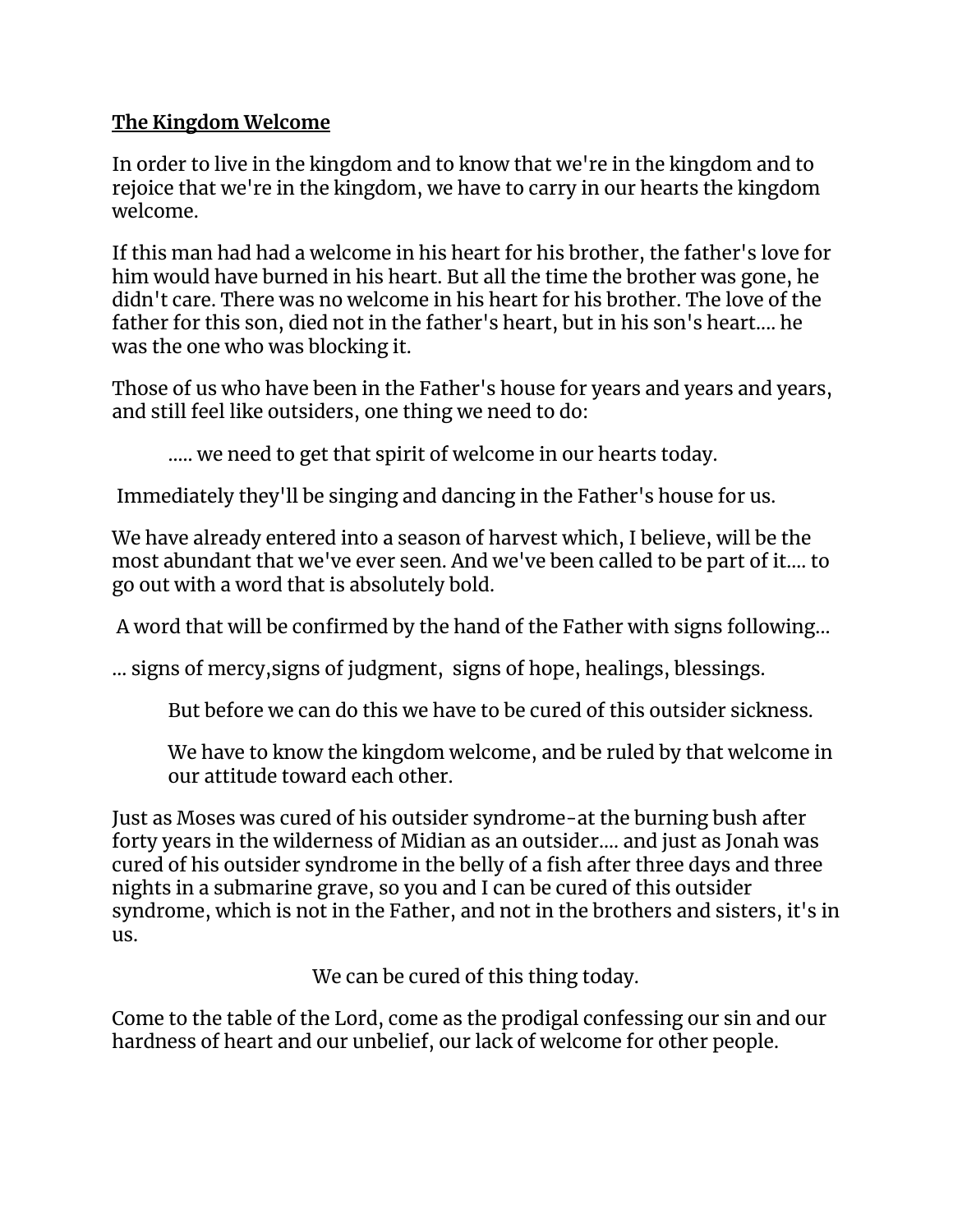

*We are all one in Jesus Christ Published in For the Least of These: The Art of Soichi [Watanabe](https://www.amazon.com/Least-These-Soichi-Watanabe-Judeo-Christian/dp/B00DHRJPIG/ref=sr_1_1?keywords=Soichi+Watanabe&qid=1583240562&sr=8-1)*

And then when the Son answers us,

## *"This is my body, given for you. This is the blood of the new covenant shed for you, drink it…"*

… let's believe it.

And then let's welcome each other.

And then let's go out and welcome the lost ones.

And let's never think of ourselves as outsiders, ever again.